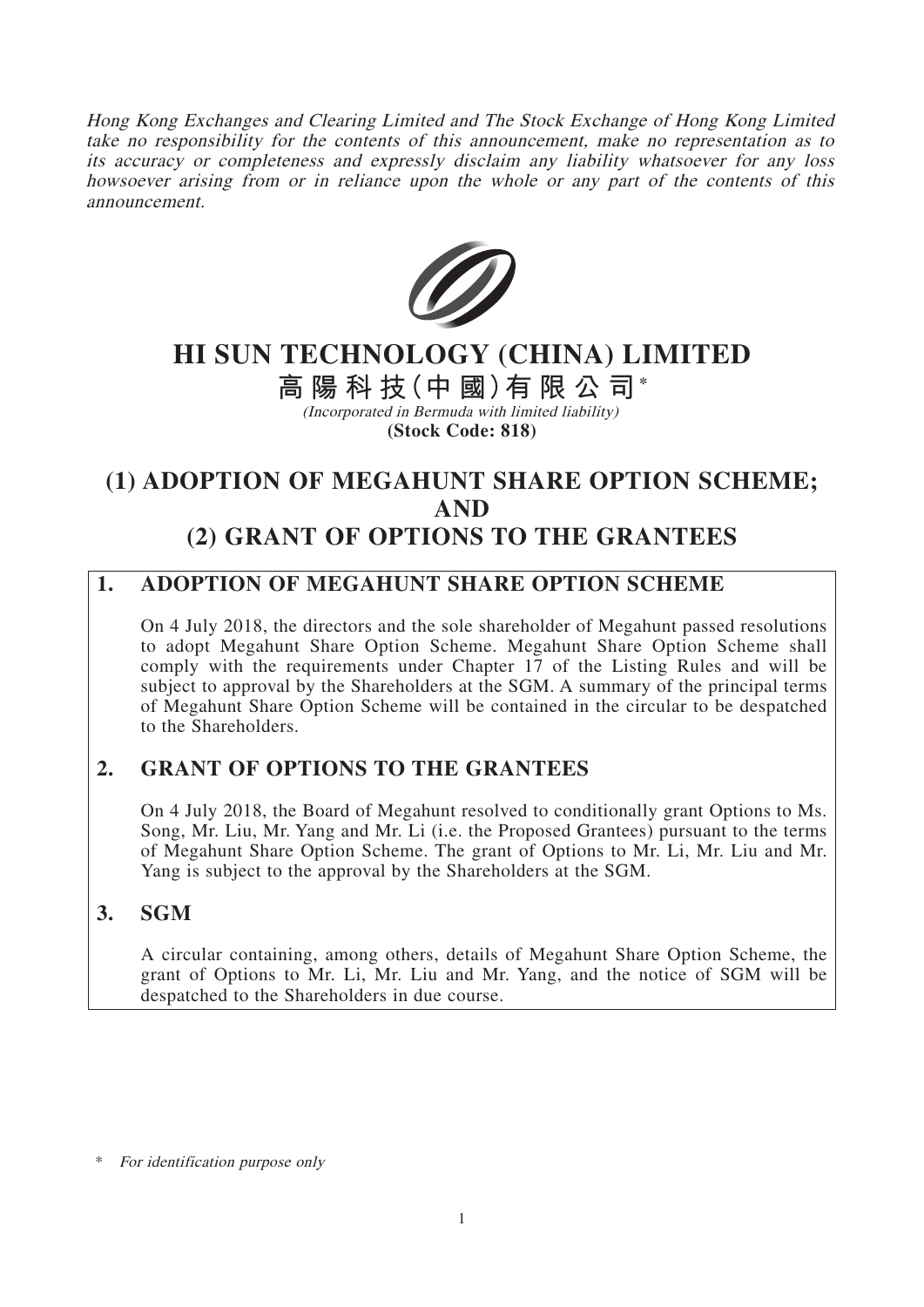### **1. ADOPTION OF MEGAHUNT SHARE OPTION SCHEME**

#### **Megahunt Share Option Scheme**

On 4 July 2018, the directors and the sole shareholder of Megahunt passed resolutions to adopt Megahunt Share Option Scheme.

The purpose of Megahunt Share Option Scheme is to enable Megahunt to grant options to selected Participants as incentives or rewards for their contribution or potential contribution to Megahunt. The Board of Megahunt considers that Megahunt Share Option Scheme will provide the Participants with the opportunity to acquire proprietary interests in Megahunt and encourage Participants to work towards enhancing the value of equity interests in Megahunt for the benefit of Megahunt and its shareholder(s) as a whole. Megahunt Share Option Scheme will provide Megahunt with a flexible means of retaining, incentivising, rewarding, and/or providing benefits to the Participants. Given the different nature of the duties of the employees of various business units of the Group, the Directors believe that the authority given to the Board of Megahunt under Megahunt Share Option Scheme to determine the eligibility of any Megahunt Share Option Scheme Participant of any Option from time to time based on his or her contribution or potential contribution to the development and growth of Megahunt on a case by case basis, and specify any minimum holding period and/or performance target at its discretion as conditions in any Option granted will serve to protect the value of Megahunt and achieve the purpose stated above.

As at the date of this announcement, the Registered Capital is HK\$15,000,000. Assuming that there is no change in the Registered Capital between the period from the date of this announcement and the date of the SGM and subject to the conditions mentioned below having been satisfied, the maximum Registered Capital which may be contributed by the grantees upon exercise of all options which may be granted under Megahunt Share Option Scheme and any other share option schemes of Megahunt will be HK\$1,500,000, being 10% of the Registered Capital of Megahunt as at the date of the SGM ("**Megahunt Scheme Mandate Limit**"), unless the Company obtains a fresh approval from Shareholders to renew Megahunt Scheme Mandate Limit, provided that the maximum Registered Capital contributed or to be contributed by the grantees in respect of which options may be granted under Megahunt Share Option Scheme together with any options outstanding and yet to be exercised under the Megahunt Share Option Scheme and any other share option schemes of Megahunt shall not exceed 30% of the registered capital of Megahunt from time to time.

#### **Conditions**

Megahunt Share Option Scheme shall be effective subject to the fulfilment and satisfaction of the following conditions:

- (i) all necessary consents, waivers and permits (if any) required to be obtained from the directors and shareholders of Megahunt in accordance with the constitutional documents of Megahunt and all applicable law having been obtained; and
- (ii) the Shareholders having approved the adoption of Megahunt Share Option Scheme at the SGM.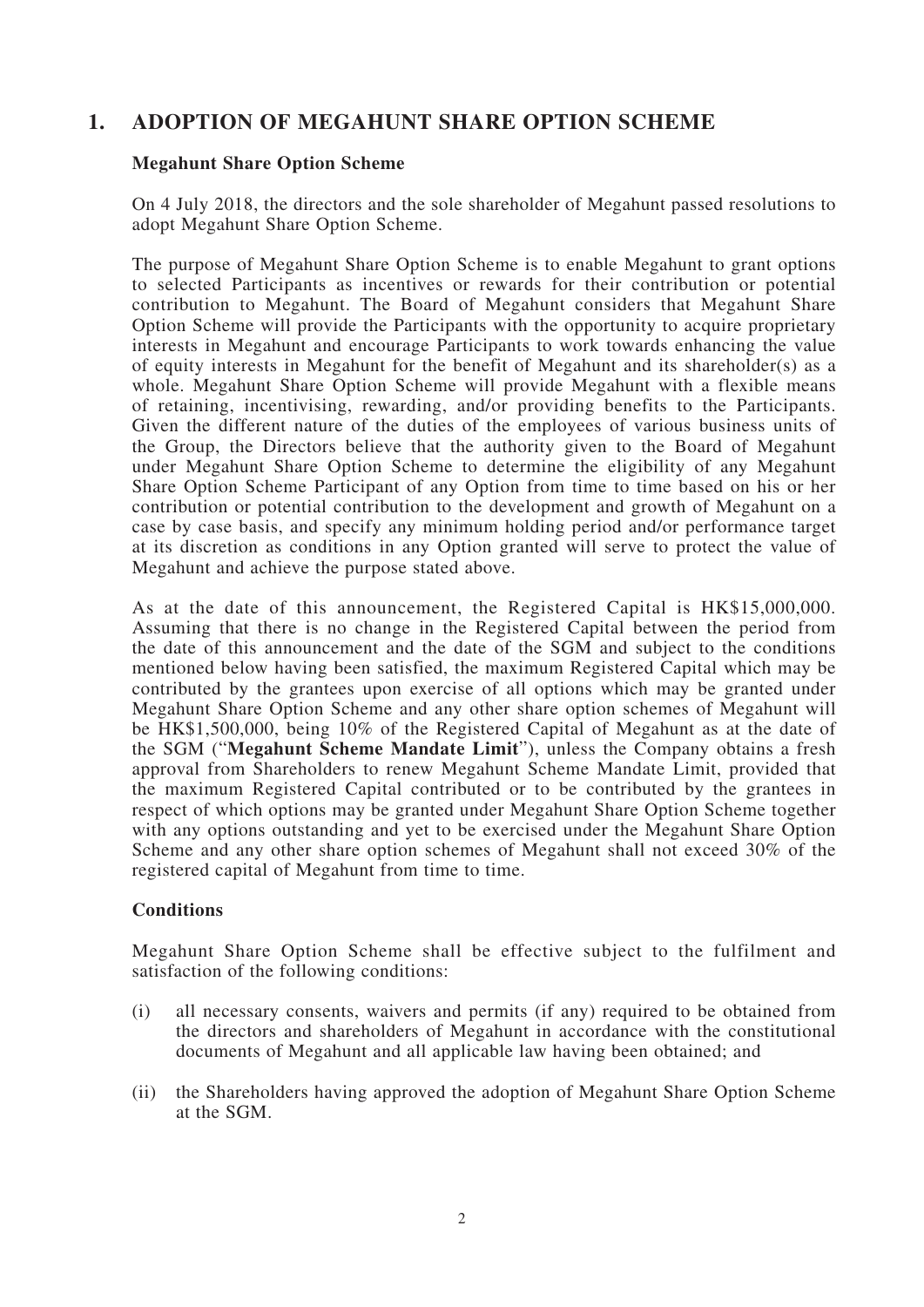A summary of the principal terms of Megahunt Share Option Scheme will be contained in the circular to be despatched to the Shareholders.

#### **Information of Megahunt**

Megahunt is a company incorporated under the laws of the PRC with limited liability and is principally engaged in the sales of information security chips and solutions in the PRC. As at the date of this announcement, the Company has no intention or plan to seek separate listing of Megahunt on any stock exchange.

As at the date of this announcement, Megahunt has no subsidiary.

### **2. GRANT OF OPTIONS TO THE GRANTEES**

On 4 July 2018, the Board of Megahunt resolved to conditionally grant Options to Ms. Song, Mr. Liu, Mr. Yang and Mr. Li (i.e. the Proposed Grantees) pursuant to the terms of Megahunt Share Option Scheme.

#### **Details of the grant of Options**

#### **Name of Proposed Grantees**

Ms. Song Jie – a director and the financial controller of Megahunt

Mr. Liu Zhan-li – the technology director of Megahunt

Mr. Yang Lei – the deputy general manager of Megahunt

Mr. Li  $Li - a$  director, the legal representative and the general manager of Megahunt

None of the Proposed Grantees is a director, chief executive or substantial shareholder of the Company or an associate of any of them.

#### **Subscription price of Options granted**

Approximately RMB13.33 for every HK\$1.0 in the Registered Capital of Megahunt. The subscription price was determined in accordance with the terms of Megahunt Share Option Scheme.

#### **Market price of the equity interest of Megahunt on the Date of Grant**

Not applicable as the equity interests of Megahunt are not listed.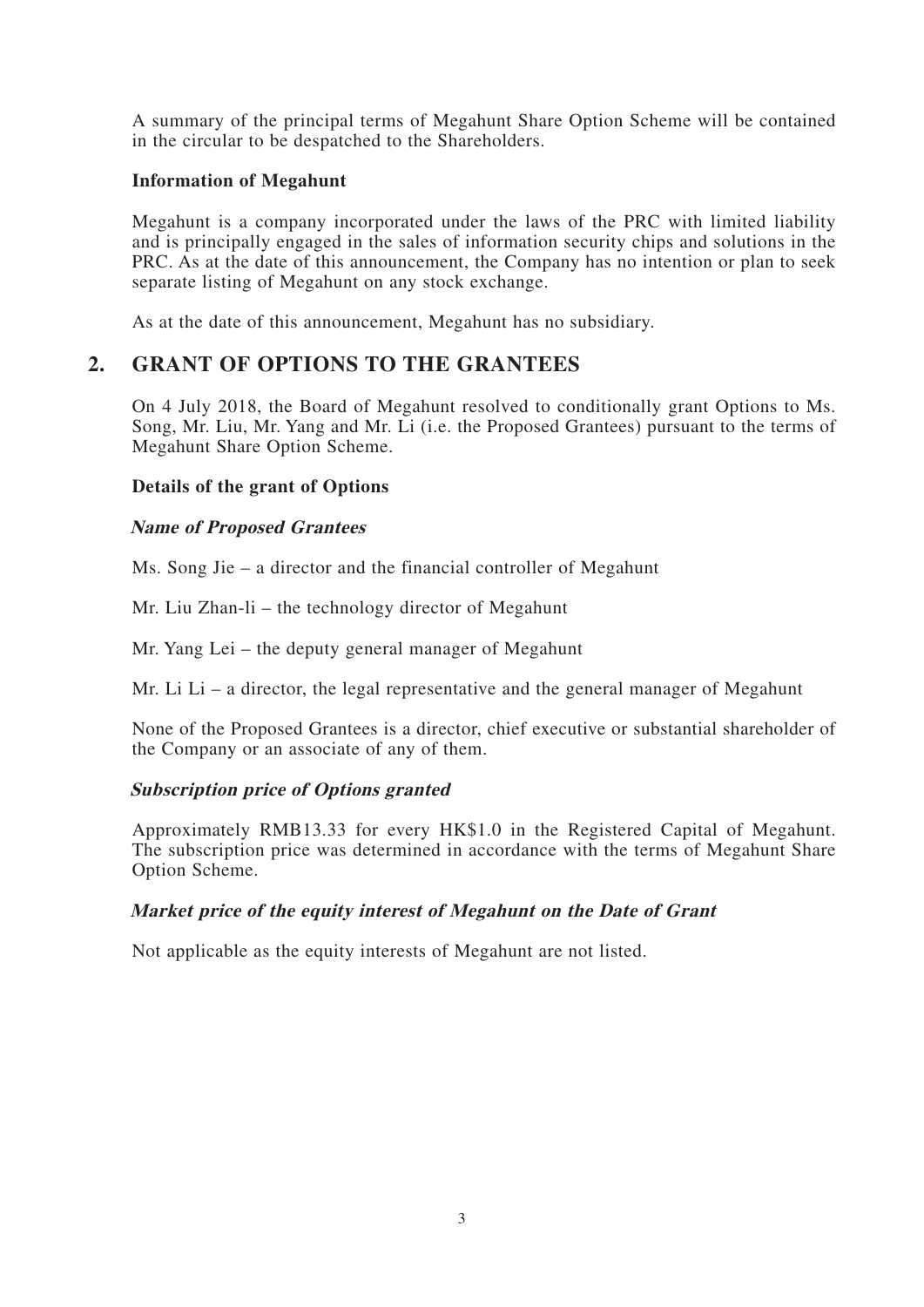|  |  |  |  |  | <b>Amount of Enlarged Registered Capital subject to the Options</b> |
|--|--|--|--|--|---------------------------------------------------------------------|
|--|--|--|--|--|---------------------------------------------------------------------|

| <b>Name of Proposed Grantee</b> | Aggregate<br>subscription<br>price<br>(RMB) | <b>Amount</b> of<br><b>Enlarged</b><br><b>Registered</b><br>Capital<br>subject to<br>the Options<br>$(HK\$ | Percentage of<br>the Enlarged<br><b>Registered</b><br>Capital<br>(Approximate) |
|---------------------------------|---------------------------------------------|------------------------------------------------------------------------------------------------------------|--------------------------------------------------------------------------------|
| Ms. Song                        | 2,000,000                                   | 150,000                                                                                                    | $0.83\%$                                                                       |
| Mr. Liu                         | 7,000,000                                   | 525,000                                                                                                    | 2.92%                                                                          |
| Mr. Yang                        | 7,000,000                                   | 525,000                                                                                                    | 2.92%                                                                          |
| Mr. Li                          | 24,000,000                                  | 1,800,000                                                                                                  | 10.00%                                                                         |
| Total:                          | 40,000,000                                  | 3,000,000                                                                                                  | 16.67%                                                                         |

#### **Vesting day and exercise period of Options**

30%, 30% and 40% of the Options granted to the respective Proposed Grantees shall be vested on the first, the second and the third anniversary, respectively, from the Date of Grant. Subject to Megahunt Share Option Scheme becoming effective, the Grantees may exercise his or her Option within the exercise period, which shall be the period commencing from the respective vesting day and ending on (i) the eighth anniversary from the Date of Grant; or (ii) the date on which such Option ceases to be valid, whichever is earlier.

Unless with the prior written consents of the Board of Megahunt and all the shareholder(s) of Megahunt, the Options shall only be exercised once within the exercise period.

#### **Consideration for the grant of the Options**

HK\$1.00 to be paid by each Proposed Grantee upon the acceptance of the Options granted.

#### **Other covenants**

- (1) Each of the Proposed Grantees shall not transfer or sell, charge, pledge or dispose of or create any third party interests over, or enter into any agreement to effect the foregoing any of their respective Option Interests within 2 years of the exercise of the Options, unless prior written consent of Megahunt HK is obtained.
- (2) After the two-year lock-up period stipulated in (1) above, Megahunt HK shall have the pre-emptive rights over all other shareholders of Megahunt and other third parties to take up the Option Interests at the same price offered by the Proposed Grantees for any such sale or transfer of the Option Interests by the Proposed Grantees.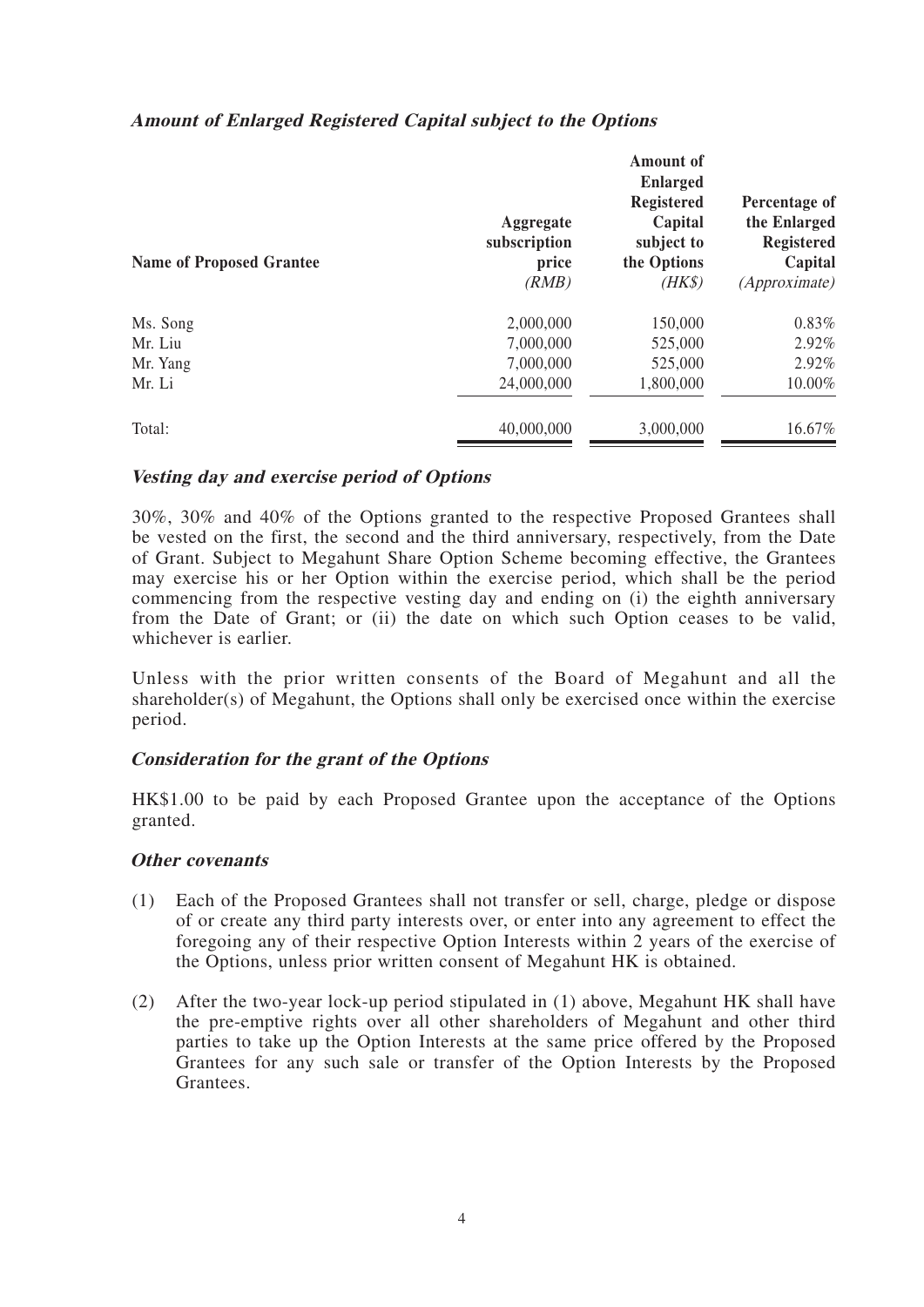- (3) When a third party purchaser offers to purchase the entire equity interest of Megahunt and Megahunt HK agrees to sell its entire interests in Megahunt to such purchaser ("**Sale**"):
	- (i) all the then existing shareholders of Megahunt (including the Proposed Grantees who have acquired the Option Interests) shall agree to sell their entire interests in Megahunt to such third party purchaser at the same price at which Megahunt HK sells its entire interests in Megahunt; and
	- (ii) all the outstanding Options which have been granted but not exercised shall lapse on the date a sale and purchase agreement in respect of the Sale is signed.
- (4) When the purchase offer of a third party purchaser relates only to part of the equity interests in Megahunt, Megahunt HK may choose to sell its interests in Megahunt alone or request all other existing shareholders of Megahunt (including the Proposed Grantees who have acquired the Option Interests), who shall be obliged to act upon such request, to sell their interests in Megahunt to such third party purchaser together with it in proportion to their respective percentage holding in Megahunt at the same price at which Megahunt HK sells its equity interests in Megahunt.
- (5) After any Proposed Grantee has become a shareholder of Megahunt, where there shall be any increase in the Registered Capital in the future, each of such Proposed Grantees shall have the pre-emptive rights to contribute to the increased Registered Capital on the same subscription price and to the extent that their respective percentage holding in Megahunt remains the same before and after such increase.
- (6) Each of the Proposed Grantees shall remain in full time employment with Megahunt for at least 12 months from the date of exercise of his or her Option unless the Proposed Grantee is dismissed by Megahunt due to his or her violation of laws, breach of the constitutional documents of Megahunt, obvious wrongful conducts as an employee or otherwise.
- (7) Each of the Proposed Grantees shall not engage in any business which competes with the business of Megahunt during the term of his or her employment or 5 years from the Date of Grant, whichever is longer.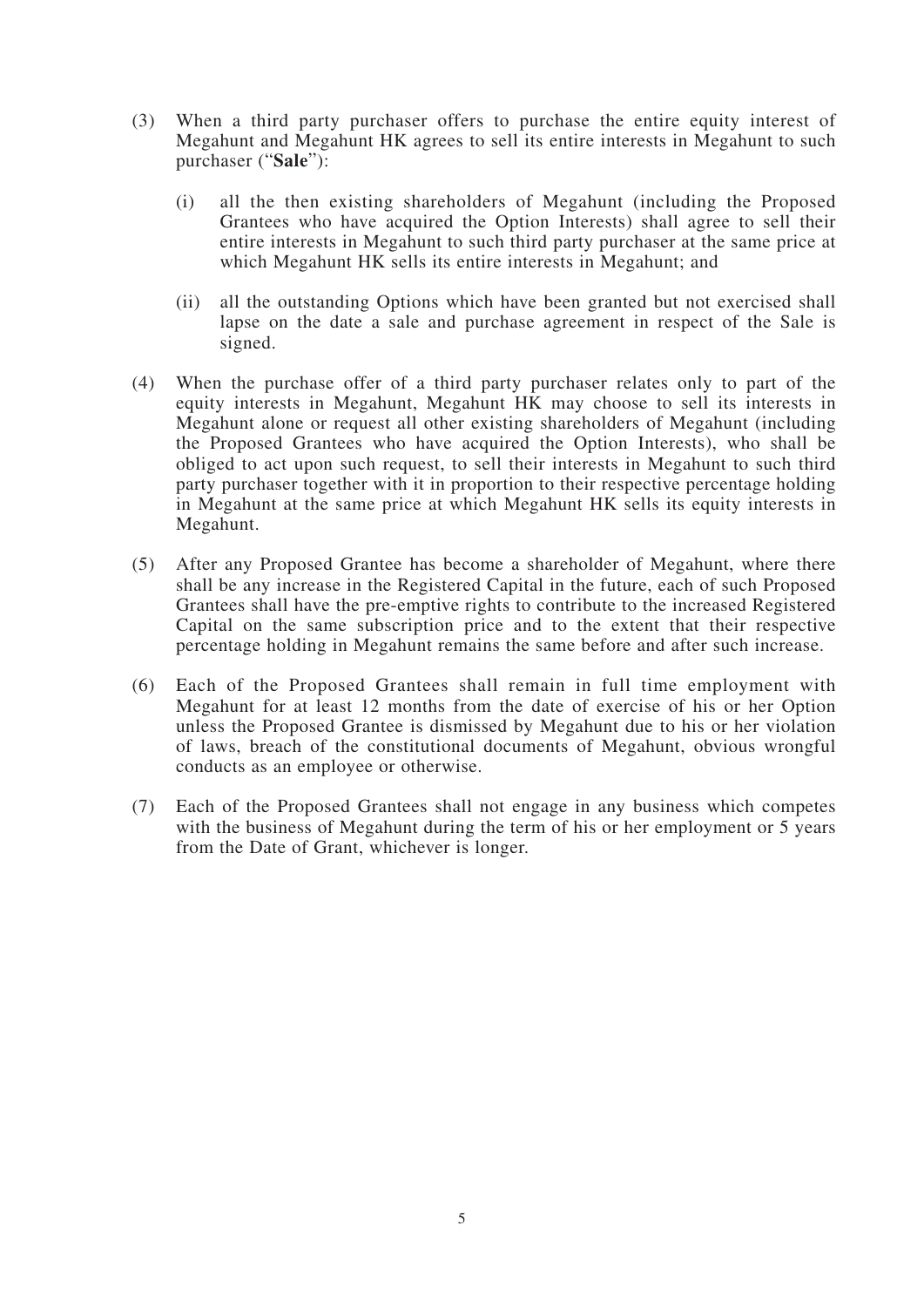#### **Shareholding structure of Megahunt**

The shareholding structure of Megahunt as at the date of this announcement and upon the exercise of the Options by the Proposed Grantees in full are as follows:

|                      | As at the date of<br>this announcement              |                                            | Upon the exercise of the Options<br>by the Proposed Grantees in full   |                                                                                |
|----------------------|-----------------------------------------------------|--------------------------------------------|------------------------------------------------------------------------|--------------------------------------------------------------------------------|
| Name of shareholders | Amount of<br><b>Registered</b><br>Capital<br>$(HK\$ | Percentage of<br>the Registered<br>Capital | Amount of<br><b>Enlarged</b><br><b>Registered</b><br>Capital<br>$(HK\$ | Percentage of<br>the Enlarged<br><b>Registered</b><br>Capital<br>(Approximate) |
| Megahunt HK          | 15,000,000                                          | 100%                                       | 15,000,000                                                             | 83.33%                                                                         |
| Ms. Song             |                                                     |                                            | 150,000                                                                | 0.83%                                                                          |
| Mr. Liu              |                                                     |                                            | 525,000                                                                | 2.92%                                                                          |
| Mr. Yang             |                                                     |                                            | 525,000                                                                | 2.92%                                                                          |
| Mr. Li               |                                                     |                                            | 1,800,000                                                              | 10.00%                                                                         |
| Total:               | 15,000,000                                          | 100.00%                                    | 18,000,000                                                             | 100.00%                                                                        |

#### **Scheme Mandate Limit and Individual Limit**

Under the rules of Megahunt Share Option Scheme, the total Registered Capital contributed and to be contributed upon exercise of the Options granted to each Participant (including both exercised and outstanding Options) in any 12-month period shall not exceed 1% of the Registered Capital ("**Individual Limit**"). Any further grant of Options to a Participant which would result in the Registered Capital contributed and to be contributed by a Participant upon exercise of all Options granted and to be granted to such Participant (including exercised, cancelled and outstanding Options) in the 12-month period up to and including the date of grant of such further Options exceeding the Individual Limit shall be subject to approval of the Shareholders in advance with such Participant and his or her close associates (or his or her associates if such Participant is a connected person) abstaining from voting.

The Enlarged Registered Capital attributable to Mr. Li, Mr. Liu, Mr. Yang and Ms. Song represent 12%, 3.5%, 3.5% and 1% respectively of the Registered Capital as at the Date of Grant (i.e. the date of this announcement). The grant of Options to Mr. Li, Mr. Liu and Mr. Yang exceed the Individual Limit and is therefore subject to the Shareholders' approval at the SGM.

In addition, under the rules of Megahunt Share Option Scheme, the total Registered Capital which may be contributed by the grantees upon exercise of all Options to be granted under Megahunt Share Option Scheme and other share option schemes of Megahunt shall not in aggregate exceed 10% of the Registered Capital of Megahunt as at the date of the SGM (i.e. the Megahunt Scheme Mandate Limit), being HK\$15,000,000 multiplied by 10% which equals to HK\$1,500,000, assuming that there is no change in the Registered Capital between the period from the date of this announcement and the date of the SGM.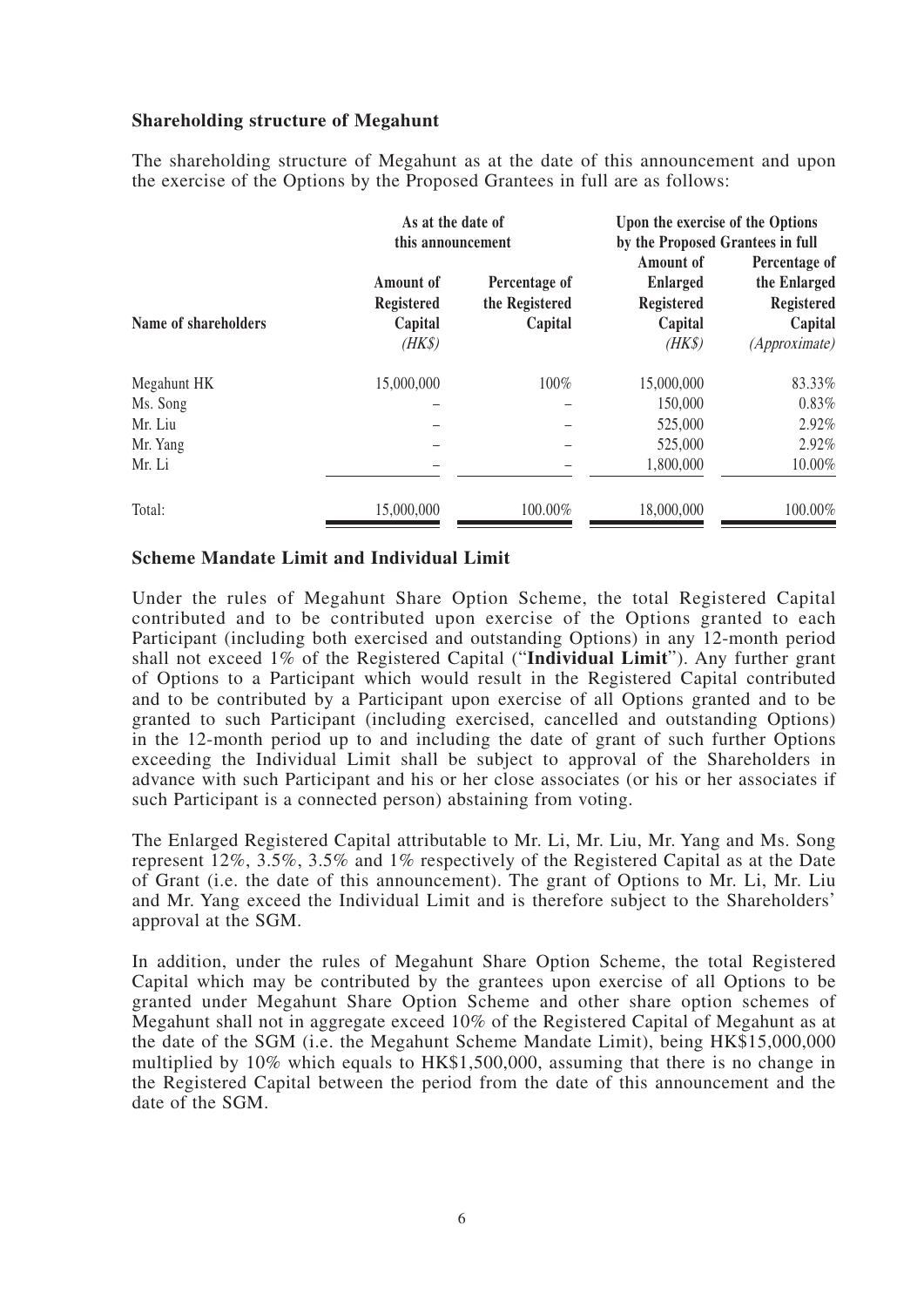Pursuant to note 1 to Rule 17.03(3) of the Listing Rules and the rules of Megahunt Share Option Scheme, Megahunt may also seek separate approval of the Shareholders in general meeting for granting Options beyond the Megahunt Scheme Mandate Limit provided the Options in excess of the Megahunt Scheme Mandate Limit are granted only to Participants specifically identified by the Company before such approval is sought. After granting Options to Ms. Song, Mr. Yang and Mr. Liu whose Option Interests represent, in aggregate, 8% of the Registered Capital of Megahunt as at the date of the SGM, the grant of Option to Mr. Li has exceeded the Megahunt Scheme Mandate Limit. Therefore, the grant of Option to Mr. Li, which exceeded the Megahunt Scheme Mandate Limit, is subject to Shareholders' approval at the SGM.

#### **Reasons for and benefits of the grant of Options**

Megahunt is principally engaged in the sales of information security chips and solutions ("**Business**"). Driven by the significant growth of the payment market in the PRC, the information security chips business expanded rapidly in the second half of 2017 and the annual sales increased to approximately 3 times as compared with that for 2016. The Directors are of the view that the Proposed Grantees, being key employees and senior management of Megahunt, have made substantial contributions to Megahunt. In addition, the grant of Options to enable the Proposed Grantees to subscribe for the equity interest in Megahunt will motivate them to contribute to the success and long term development of the Business. It is also beneficial to Megahunt and the Group as a whole as the interest of the senior management of Megahunt will be aligned with that of the Group by subscribing for equity interests in Megahunt themselves. In addition, the capital base of Megahunt will be enlarged and the Proposed Grantees will be more committed to the furtherance of the development of the Business.

As at the date of this announcement, neither the Company nor Megahunt have any plan to grant further Option in the future.

The Directors (including the independent non-executive Directors) consider that the adoption of Megahunt Share Option Scheme and the grant of the Options are in the interests of Megahunt, the Company and the Shareholders as a whole.

### **3. SGM**

A circular containing, among others, details of Megahunt Share Option Scheme and the grant of Options to the Proposed Grantees, and the notice of SGM will be despatched to the Shareholders in due course.

## **4. DEFINITIONS**

| "associate"         | has the meaning ascribed to it in the Listing Rules                                                                                                       |
|---------------------|-----------------------------------------------------------------------------------------------------------------------------------------------------------|
| "Board"             | the board of Directors                                                                                                                                    |
| "Board of Megahunt" | the board of directors of Megahunt from time to time<br>or its duly authorised committee for the purpose of<br>administering Megahunt Share Option Scheme |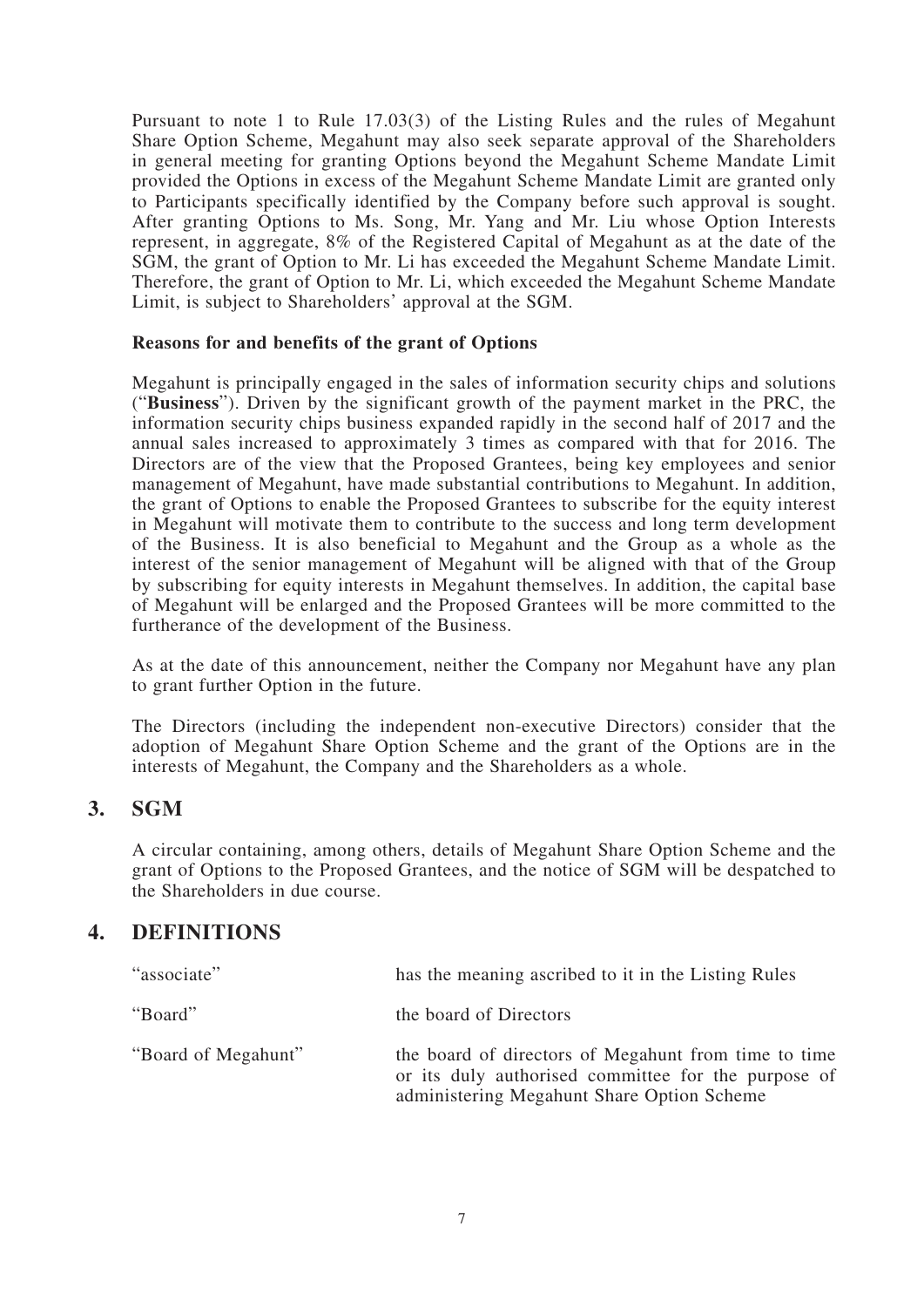| "Business Day"                   | a working day other than Saturdays, Sundays and<br>public holidays under the laws of the PRC, and a<br>trading day of the Stock Exchange                                                                                                                                                                                 |
|----------------------------------|--------------------------------------------------------------------------------------------------------------------------------------------------------------------------------------------------------------------------------------------------------------------------------------------------------------------------|
| "close associate"                | has the meaning ascribed to it in the Listing Rules                                                                                                                                                                                                                                                                      |
| "Company"                        | Hi Sun Technology (China) Limited, a company<br>incorporated in Bermuda with limited liability, the<br>shares of which are listed on the Main Board of the<br><b>Stock Exchange</b>                                                                                                                                      |
| "connected person"               | has the meaning ascribed to it in the Listing Rules                                                                                                                                                                                                                                                                      |
| "Date of Grant"                  | in respect of an Option, subject to the conditions<br>as set out in Megahunt Share Option Scheme and<br>the approval of the Directors and Shareholders (if<br>required), the date on which the Board of Megahunt<br>resolves to make an offer of that Option to the<br>Participant, which date must be a Business Day    |
| "Director(s)"                    | director(s) of the Company                                                                                                                                                                                                                                                                                               |
| "Enlarged Registered<br>Capital" | the maximum registered capital of Megahunt upon<br>exercise of the Options by the Proposed Grantees in<br>full                                                                                                                                                                                                           |
| "Grantee"                        | any Participant who accepts the offer of an Option in<br>accordance with the terms of Megahunt Share Option<br>Scheme, or (where the context so permits) any person<br>who is entitled to any such Option in consequence of<br>the death of the original Grantee, or the legal personal<br>representative of such person |
| "Group"                          | the Company and its subsidiaries                                                                                                                                                                                                                                                                                         |
| "Hong Kong"                      | the Hong Kong Special Administrative Region of the<br><b>PRC</b>                                                                                                                                                                                                                                                         |
| "Listing Rules"                  | the Rules Governing the Listing of Securities on the<br><b>Stock Exchange</b>                                                                                                                                                                                                                                            |
| "Megahunt"                       | Mega Hunt Microelectronics (Beijing) Limited, a<br>limited liability company incorporated in the PRC and<br>a direct wholly-owned subsidiary of Megahunt HK                                                                                                                                                              |
| "Megahunt HK"                    | Mega Hunt Microelectronics Limited, a company<br>incorporated in Hong Kong with limited liability and<br>an indirect wholly-owned subsidiary of the Company                                                                                                                                                              |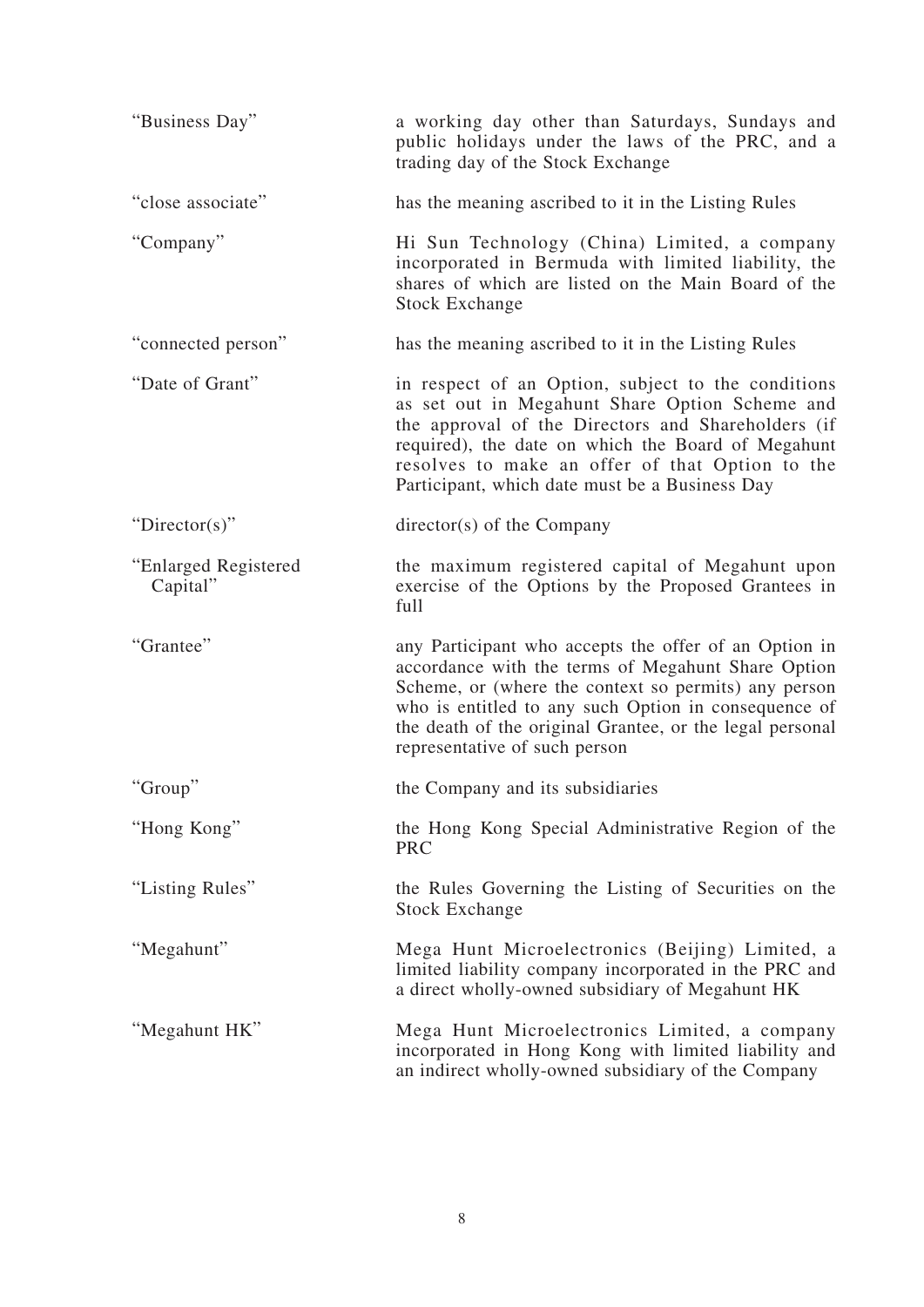| "Megahunt Share Option<br>Scheme"  | the share option scheme of Megahunt proposed to be<br>approved by the Shareholders at the SGM                                                                                                                                                          |
|------------------------------------|--------------------------------------------------------------------------------------------------------------------------------------------------------------------------------------------------------------------------------------------------------|
| "Megahunt Scheme<br>Mandate Limit" | has the meaning ascribed to it under the paragraph<br>headed "1. ADOPTION OF MEGAHUNT SHARE<br><b>OPTION SCHEME – Megahunt Share Option Scheme"</b><br>in this announcement                                                                            |
| "Mr. Li"                           | Mr. Li Li, a director, the legal representative and the<br>general manager of Megahunt, and a Proposed Grantee                                                                                                                                         |
| "Mr. Liu"                          | Mr. Liu Zhan-li, the technology director of Megahunt,<br>and a Proposed Grantee                                                                                                                                                                        |
| "Mr. Yang"                         | Mr. Yang Lei, the deputy general manager of<br>Megahunt, and a Proposed Grantee                                                                                                                                                                        |
| "Ms. Song"                         | Ms. Song Jie, a director and the financial controller of<br>Megahunt, and a Proposed Grantee                                                                                                                                                           |
| " $Option(s)$ "                    | the option(s) granted or to be granted to the eligible<br>Participants under Megahunt Share Option Scheme                                                                                                                                              |
| "Option Interests"                 | the equity interest of Megahunt to be held by the<br>Grantees pursuant to the exercise of the Options                                                                                                                                                  |
| "Participants"                     | the directors or senior management of Megahunt or its<br>subsidiaries                                                                                                                                                                                  |
| "PRC"                              | the People's Republic of China                                                                                                                                                                                                                         |
| "Proposed Grantees"                | Mr. Li, Mr. Liu, Mr. Yang and Ms. Song collectively                                                                                                                                                                                                    |
| "Registered Capital"               | the registered capital of Megahunt from time to time                                                                                                                                                                                                   |
| "RMB"                              | Renminbi, the lawful currency of the PRC                                                                                                                                                                                                               |
| "SGM"                              | the special general meeting of the Company to be<br>convened and held for the purpose of considering and,<br>if thought fit, approving the adoption of Megahunt<br>Share Option Scheme and the grant of Options to<br>certain of the Proposed Grantees |
| "Share(s)"                         | share(s) of $HK$0.0025$ each in the issued share capital<br>of the Company                                                                                                                                                                             |
| "Shareholder(s)"                   | holder(s) of the Shares                                                                                                                                                                                                                                |
| "Stock Exchange"                   | The Stock Exchange of Hong Kong Limited                                                                                                                                                                                                                |